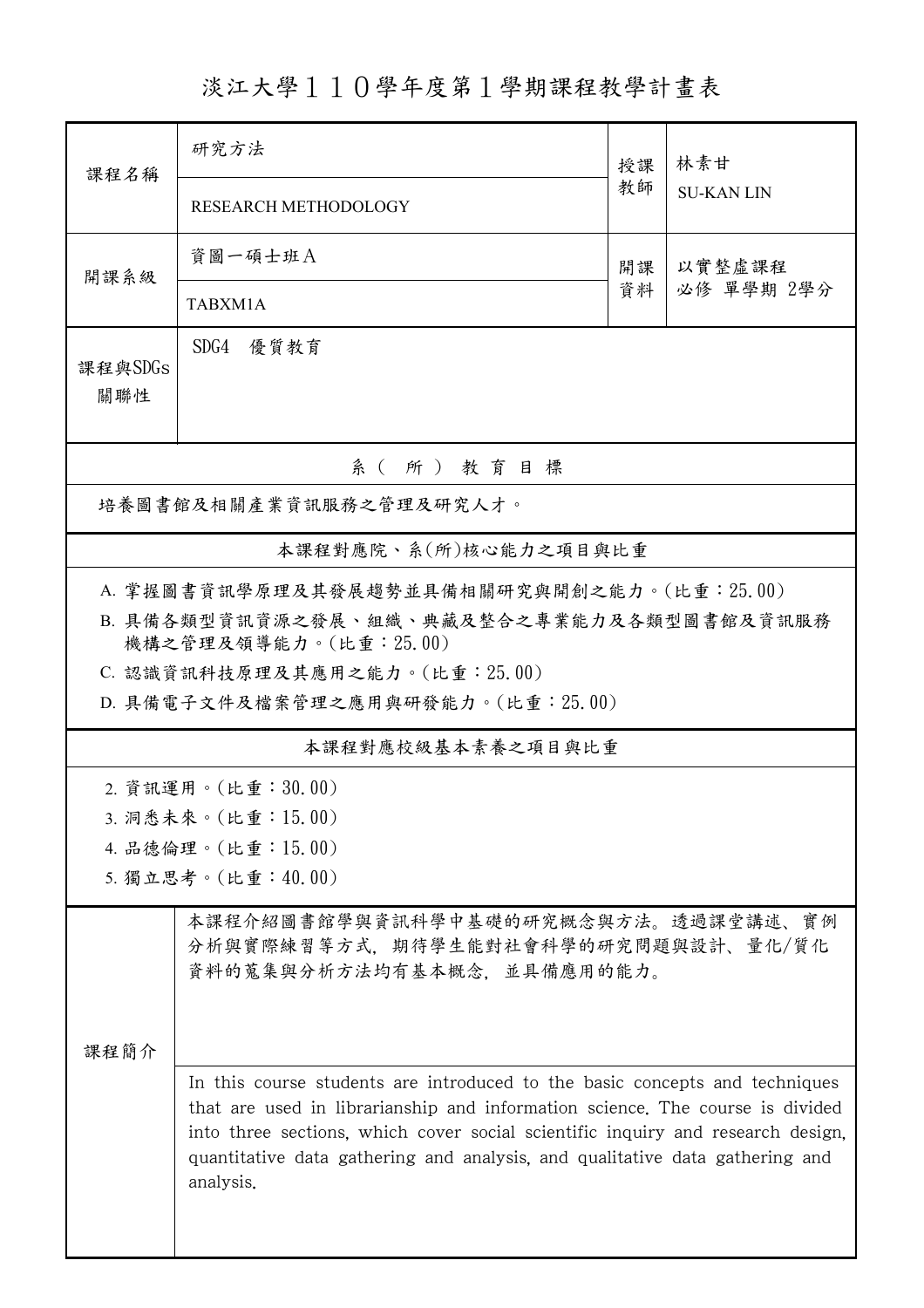## 本課程教學目標與認知、情意、技能目標之對應

將課程教學目標分別對應「認知(Cognitive)」、「情意(Affective)」與「技能(Psychomotor)」 的各目標類型。

一、認知(Cognitive):著重在該科目的事實、概念、程序、後設認知等各類知識之學習。

二、情意(Affective):著重在該科目的興趣、倫理、態度、信念、價值觀等之學習。

三、技能(Psychomotor):著重在該科目的肢體動作或技術操作之學習。

| 序<br>號         | 教學目標(中文)                      |                                              |            | 教學目標(英文)                                                                                               |                                       |  |  |
|----------------|-------------------------------|----------------------------------------------|------------|--------------------------------------------------------------------------------------------------------|---------------------------------------|--|--|
|                | 基本概念                          | 1 1.了解圖書館學與資訊科學研究的                           |            | 1. understand the basic research concepts of<br>librarianship and information science                  |                                       |  |  |
| 2 <sup>1</sup> | 2. 有能力執行量化/質化方法之資<br>料蒐集與分析   |                                              |            | develop the ability in data gathering and analysis for<br>both qualitative and quantitative approaches |                                       |  |  |
| $\overline{3}$ | 的文獻分析                         | 3. 有能力閱讀且評論圖書館學與資<br>訊科學文獻,並進而發展架構完整         |            | read and critical comment on library and information<br>sciences literature                            |                                       |  |  |
| 4              |                               | 學術論文大綱的知能                                    |            | 4. 使學生具備撰寫符合學術規範之 develop the ability in conducting research proposal                                  |                                       |  |  |
|                | 教學目標之目標類型、核心能力、基本素養教學方法與評量方式  |                                              |            |                                                                                                        |                                       |  |  |
| 序<br>號         | 目標類型                          | 院、系 $(\kappa)$<br>核心能力                       | 校級<br>基本素養 | 教學方法                                                                                                   | 評量方式                                  |  |  |
| 1              | 認知                            | AB                                           | 24         | 講述、討論                                                                                                  | 作業、討論(含課<br>堂、線上)、報告(含口<br>頭、書面)、活動參與 |  |  |
| 2              | 情意                            | BC                                           | 24         | 講述、討論                                                                                                  | 作業、討論(含課<br>堂、線上)                     |  |  |
| 3              | 認知                            | <b>ACD</b>                                   | 35         | 講述、討論、實作                                                                                               | 作業、討論(含課<br>堂、線上)、實作、報<br>告(含口頭、書面)   |  |  |
| 4              | 情意                            | AC                                           | 45         | 討論、實作                                                                                                  | 作業、討論(含課<br>堂、線上)、實作、報<br>告(含口頭、書面)   |  |  |
|                | 授課進度表                         |                                              |            |                                                                                                        |                                       |  |  |
| 週<br>次         | 日期起訖                          |                                              |            | 內 容 (Subject/Topics)                                                                                   | 備<br>註<br>(採數位教學之週次,請<br>填「線上非同步教學」)  |  |  |
| 1              | $110/09/22$ ~<br>110/09/28    | Introduction                                 |            |                                                                                                        |                                       |  |  |
| 2              | $110/09/29$ ~<br>110/10/05    | Science and research, research ethics        |            |                                                                                                        |                                       |  |  |
| 3              | $110/10/06 \sim$<br>110/10/12 | Research concepts: literature and citations  |            |                                                                                                        |                                       |  |  |
| 4              | $110/10/13$ ~<br>110/10/19    | Theory and research                          |            |                                                                                                        |                                       |  |  |
| 5              | $110/10/20$ ~<br>110/10/26    | Literature review                            |            |                                                                                                        |                                       |  |  |
| 6              | $110/10/27$ ~<br>110/11/02    | Qualitative and Quantitative research design |            |                                                                                                        |                                       |  |  |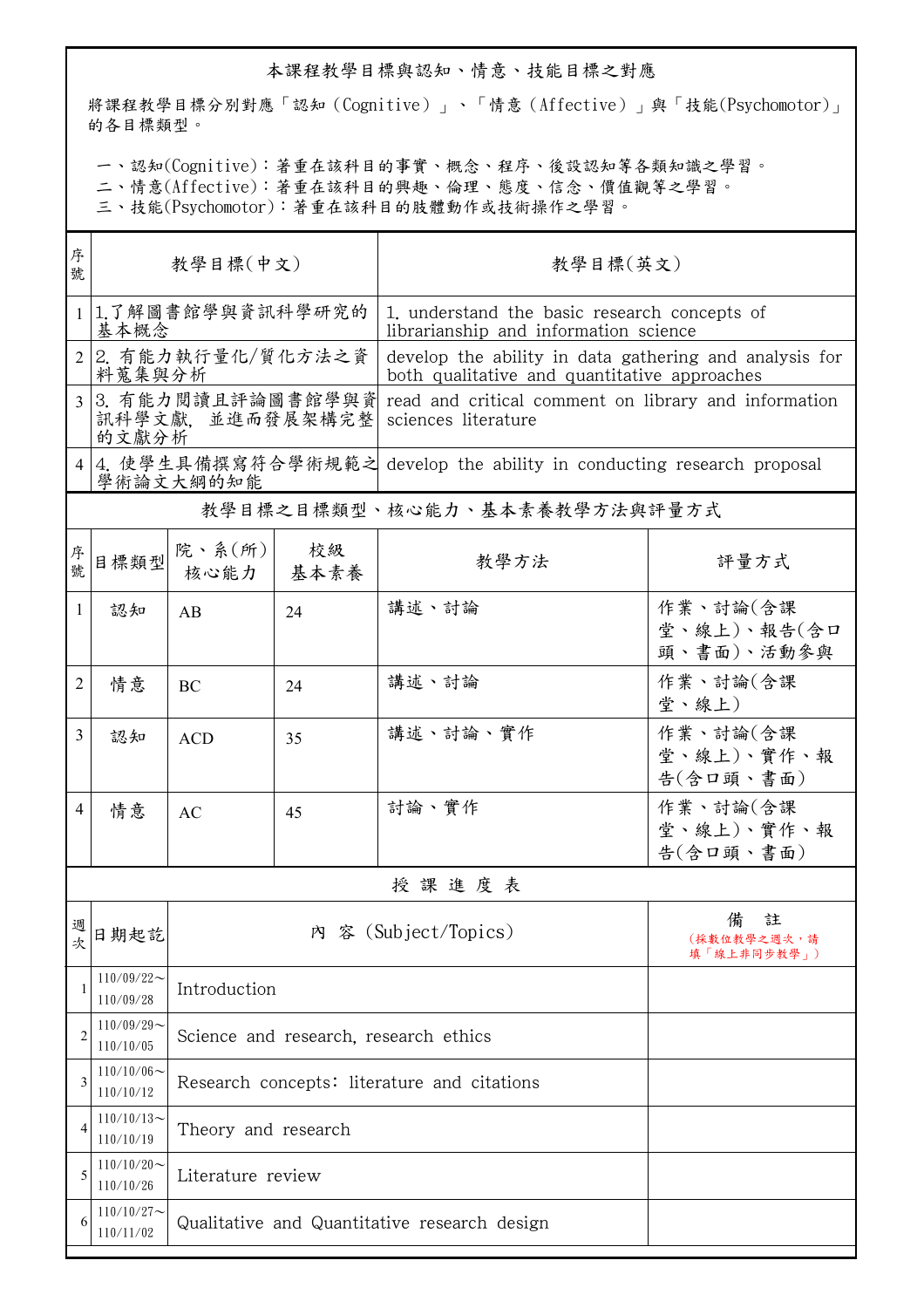| 7          | $110/11/03$ ~<br>110/11/09                                | Qualitative and Quantitative measurement and<br>sampling                                                                |         |  |  |
|------------|-----------------------------------------------------------|-------------------------------------------------------------------------------------------------------------------------|---------|--|--|
| 8          | $110/11/10$ ~<br>110/11/16                                | Research method: survey                                                                                                 |         |  |  |
| 9          | $110/11/17$ ~<br>Research method: experiment<br>110/11/23 |                                                                                                                         | 線上非同步教學 |  |  |
| 10         | $110/11/24$ ~<br>110/11/30                                | Writing proposal/research papers                                                                                        | 線上非同步教學 |  |  |
| 11         | $110/12/01$ ~<br>110/12/07                                | Research method: nonreactive research and<br>secondary analysis                                                         |         |  |  |
| 12         | $110/12/08$ ~<br>110/12/14                                | Analysis of quantitative data                                                                                           |         |  |  |
| 13         | $110/12/15$ ~<br>110/12/21                                | Research method: field research and focus group                                                                         |         |  |  |
| 14         | $110/12/22$ ~<br>110/12/28                                | Research method: historical-comparative research                                                                        |         |  |  |
| 15         | $110/12/29$ ~<br>111/01/04                                | Analysis of qualitative data                                                                                            |         |  |  |
| 16         | $111/01/05$ ~<br>111/01/11                                | Research method: bibliometrics, delphi and others                                                                       |         |  |  |
| 17         | $111/01/12$ ~<br>111/01/18                                | Term paper presentation (I)                                                                                             |         |  |  |
| 18         | $111/01/19$ ~<br>111/01/25                                |                                                                                                                         |         |  |  |
|            | 修課應<br>注意事項                                               |                                                                                                                         |         |  |  |
|            | 教學設備                                                      | (無)                                                                                                                     |         |  |  |
|            | 教科書與                                                      |                                                                                                                         |         |  |  |
|            | 教材                                                        |                                                                                                                         |         |  |  |
|            | 參考文獻                                                      |                                                                                                                         |         |  |  |
| 批改作業<br>篇數 |                                                           | 10 篇 (本欄位僅適用於所授課程需批改作業之課程教師填寫)                                                                                          |         |  |  |
|            | 學期成績<br>計算方式                                              | ◆出席率: 5.0 % ◆平時評量:25.0 % ◆期中評量:35.0<br>$\frac{0}{6}$<br>◆期末評量: 35.0<br>$\%$<br>$\blacklozenge$ 其他〈 〉 :<br>$\frac{0}{6}$ |         |  |  |
|            |                                                           |                                                                                                                         |         |  |  |